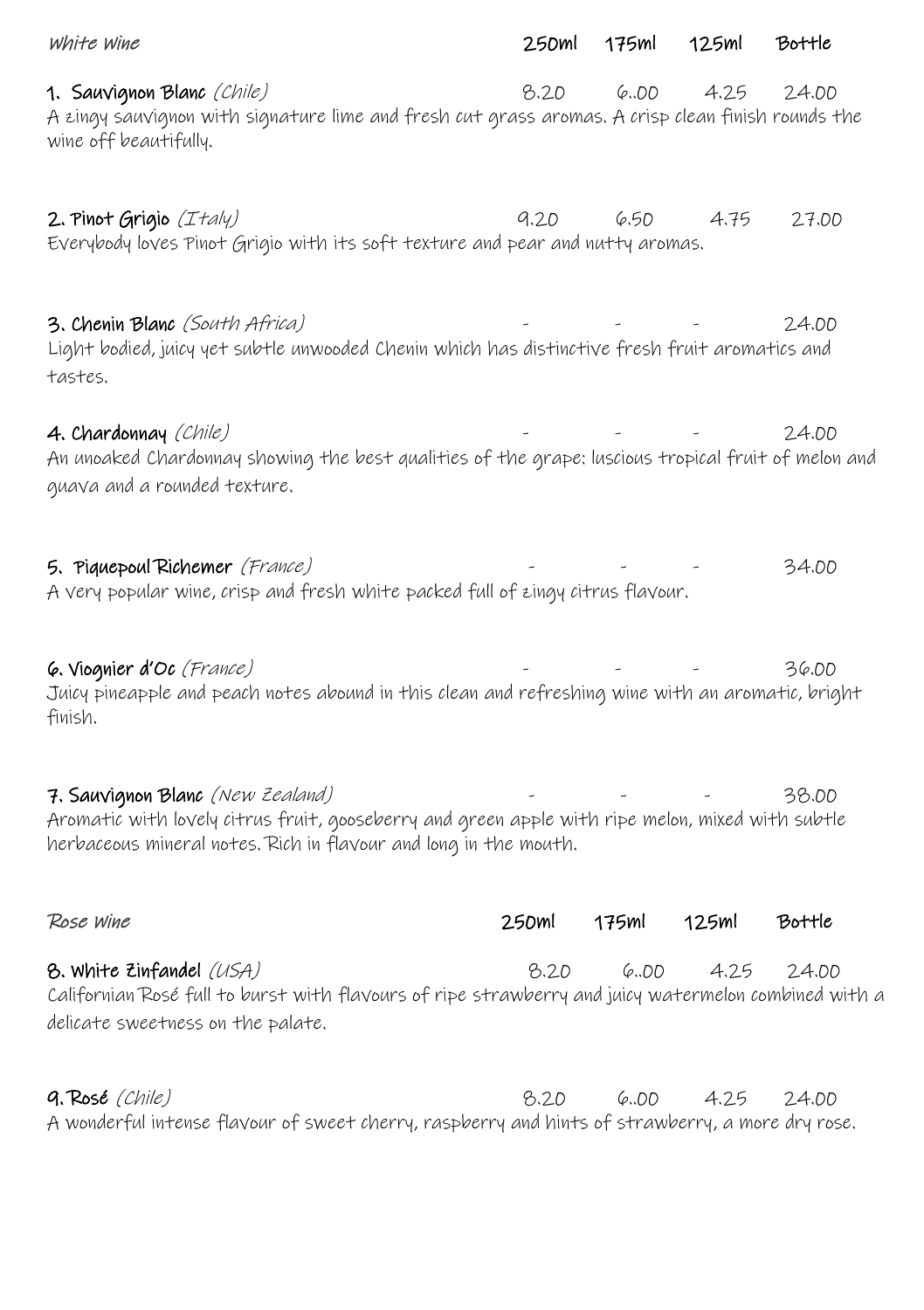| Red wine                                                                                                                                                                  | 250ml | 175ml | 125ml        | Bottle      |
|---------------------------------------------------------------------------------------------------------------------------------------------------------------------------|-------|-------|--------------|-------------|
| 11. Merlot (Chile)<br>Easy drinking, soft and fruity wine with delicious plum and chocolate flavours.                                                                     | 8.20  | 6.00  | 4.25         | 24.00       |
| 12. Malbec (Chile)<br>A bright juicy Malbec, showing hints of violets and tobacco. The palate is well structured, with soft<br>tannins and oodles of fruit on the finish. | 9.20  | 6,50  | 4.75         | 27.00       |
| 10. Shiraz (Australia)<br>Sunshine in a bottle. Jammy fruits of strawberry and blackcurrant with a touch of spice.                                                        |       |       |              | 24.00       |
| 13. Montepulciano d'Abruzzo (Italy)<br>Wonderful aromas of violet and red fruits, with a touch of savoury on the finish.                                                  |       |       |              | 27.00       |
| 14. Rioja (Spain)<br>A seductive nose of plum and currants lead into a plump mouthful with spice and cranberry flavours                                                   |       |       |              | 33.00       |
| 15. Pinot Noir (France)<br>A classy wine with great concentration. Dark fruits of black cherry and cassis leading to a savoury<br>palate with spicy notes.                |       |       |              | 38.00       |
| 16. Cabernet Sauvignon (France)<br>A classic style French Cabernet; good structure and length with blackcurrant and cedar aromas.<br>perfect with rich red meat dishes.   |       |       |              | 36.00       |
| Champagne                                                                                                                                                                 |       |       |              | Bottle      |
| 17. Baron Albert L'Universelle Brut Champagne<br>Apple and citrus fruit flavours with biscuity notes and fine, delicate bubbles.                                          |       |       |              | 45.00       |
| 18. Joseph Perrier 'Cuvée Royale' Brut<br>Fresh fruity aromas such as pear and red apple lead to richer fresh bread notes and a touch of<br>biscuit.                      |       |       |              | 59.00       |
| Prosecco                                                                                                                                                                  |       |       | 200ml Bottle | 75cl Bottle |
| 19. Prosecco<br>Well balanced and refreshing with a delicate almond note.                                                                                                 |       | 9.20  |              | 26.00       |
| 20. Prosecco Rosé<br>A classy example of Prosecco rosé; peach and pear lead to subtle red berries.                                                                        |       |       |              | 31.00       |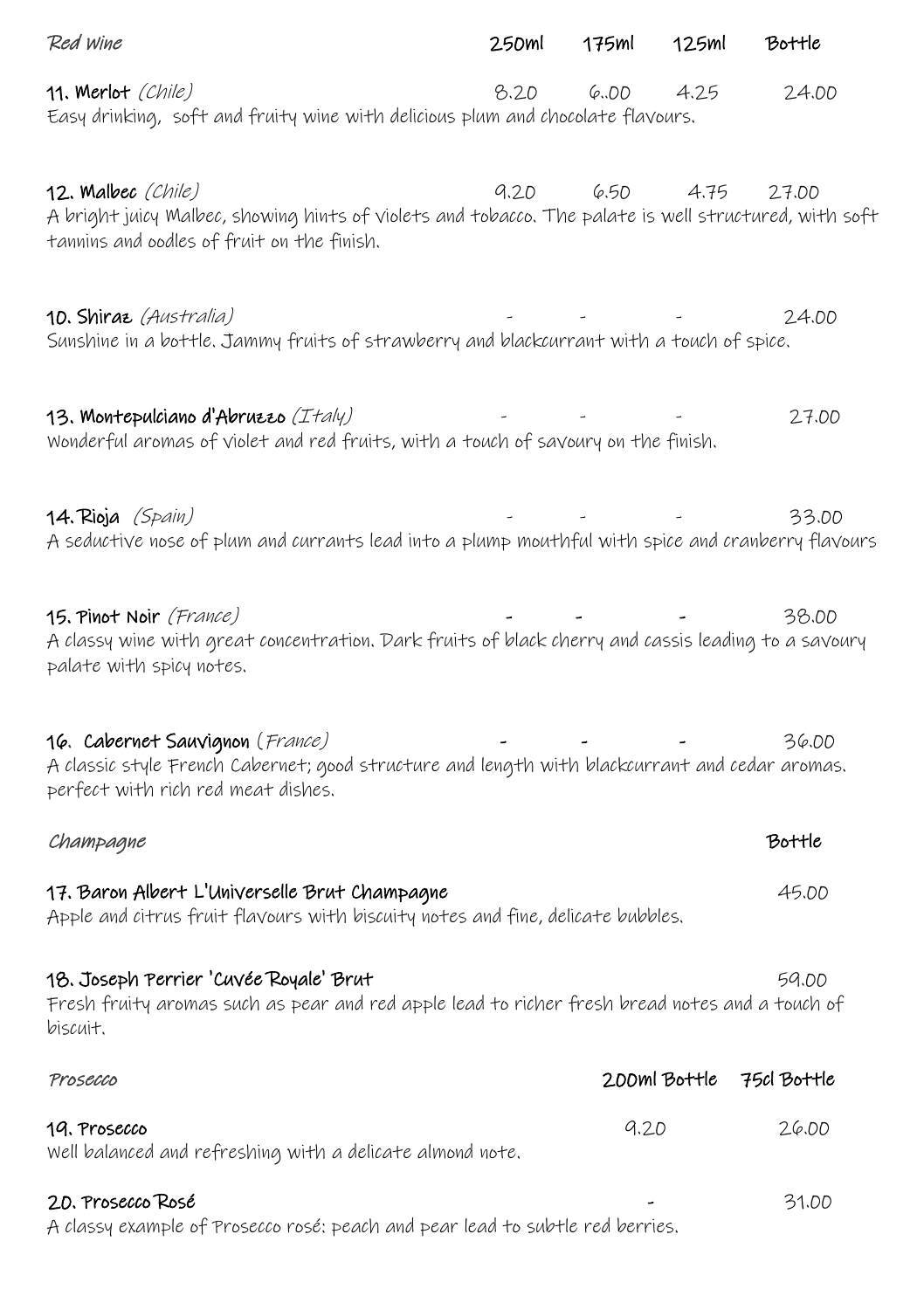## Speciality Gins

| Whitley Neill Blood Orange Gin 43% abv -25ml                                              |      |  |  |  |
|-------------------------------------------------------------------------------------------|------|--|--|--|
| Infused with Perthshire raspberries. A fresh raspberry taste, a perfect liqueur.          |      |  |  |  |
| Elderflower Edinburgh Gin 20.0% abv -25ml                                                 | 3.50 |  |  |  |
| Infused gin with fresh aromatic elderflower. Hand made in small batches.                  |      |  |  |  |
| Rhubarb and Ginger Edinburgh Gin 20.0% abv<br>$-25ml$                                     | 3.50 |  |  |  |
| Rhubarb, macerated with warming oriental ginger and a little fragrant lemon zest          |      |  |  |  |
| Edinburgh Gin Small Batch distilled. 43.0% abv<br>$-2.5ml$                                | 3.60 |  |  |  |
| A classic gin with a citrusy nose, a subtle note of heather and a burst of juniper.       |      |  |  |  |
| Blackwoods Vintage Dry Gin 40.0% abv -25ml                                                | 3.60 |  |  |  |
| Herby, floral, crisp & smooth. From Shetland, Scotland.                                   |      |  |  |  |
| Caorunn Gin 41.8% abv - 25ml                                                              | 3.60 |  |  |  |
| An infusion of pure Scottish Highland water, six traditional and five                     |      |  |  |  |
| Celtic botanicals. Handcrafted in the Scottish Highlands.                                 |      |  |  |  |
| Hendricks Gin $41.4\%$ abv - 25ml                                                         | 3.60 |  |  |  |
| Handcrafted in Scotland, using the highest quality neutral grain.                         |      |  |  |  |
| Bombay Sapphire Gin 40.0% abv-25ml                                                        | 3.30 |  |  |  |
| A premium London Dry Gin, distilled from 100% neutral grain spirit.                       |      |  |  |  |
| It's a unique blend of Mediterranean lemon peel, juniper berries, almonds and orris.      |      |  |  |  |
| Tanqueray Gin 43.1% abv-25ml                                                              | 3.30 |  |  |  |
| Made from the world's finest botanicals. 100% grain neutral spirits.                      |      |  |  |  |
| By Appointment to Her Majesty The Queen Tanqueray Gordon & Company Ltd.                   |      |  |  |  |
| Lilliard Gin 40.0% abv-25ml                                                               | 3.50 |  |  |  |
|                                                                                           |      |  |  |  |
| Lilliard may have made Borders history by being the first gin produced here in years, but |      |  |  |  |

Whor, and fought to avenge the death of her lover at the hands of the English. it was inspired by a Borders legend. Lilliard was the heroine of the Battle of Ancrum Moor, and fought to avenge the death of her lover at the hands of the English.